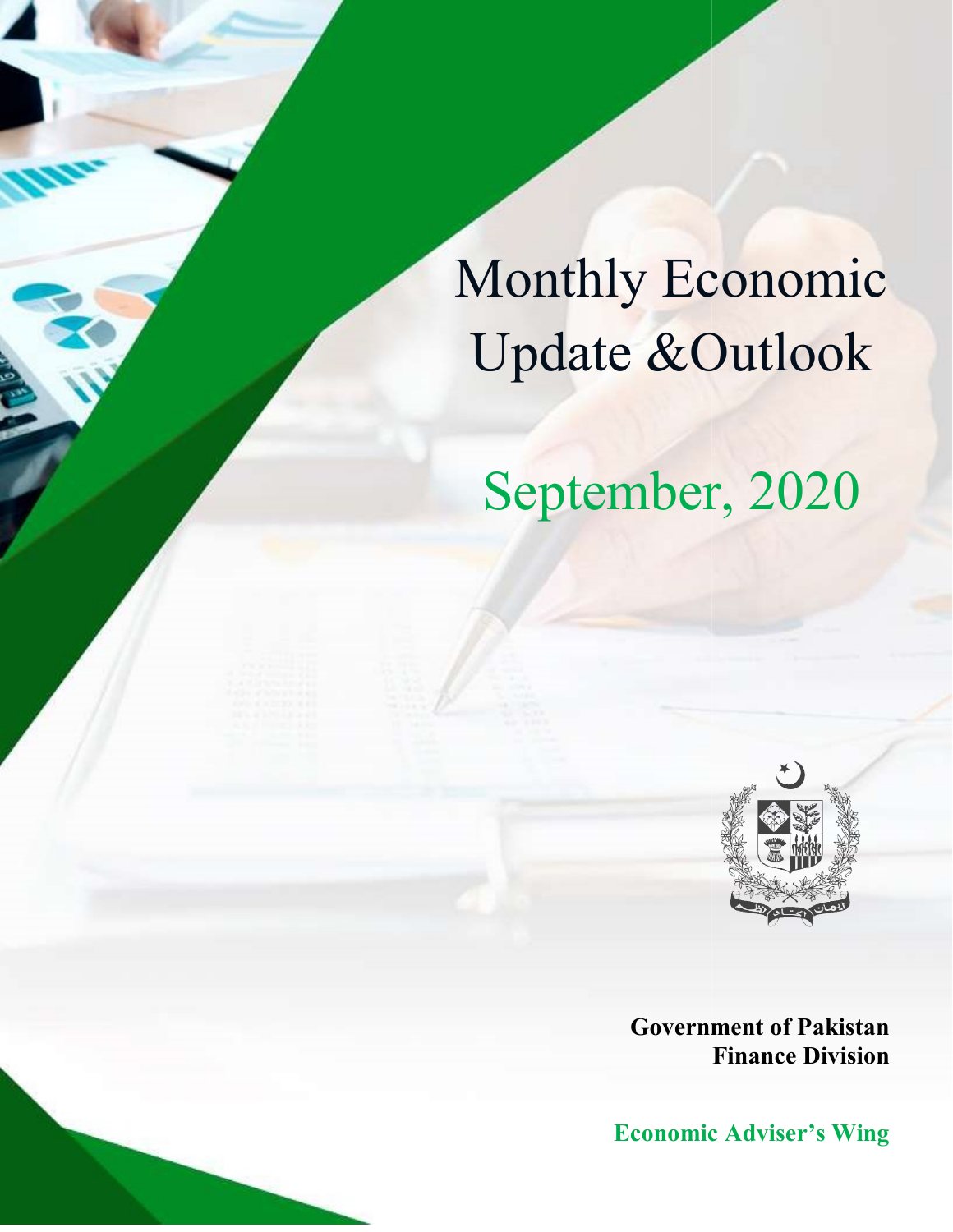## **CONTENTS**

| 1. | 01 |
|----|----|
| 2. | 02 |
| 3. | 10 |
| 4. | 13 |
| 5. | 14 |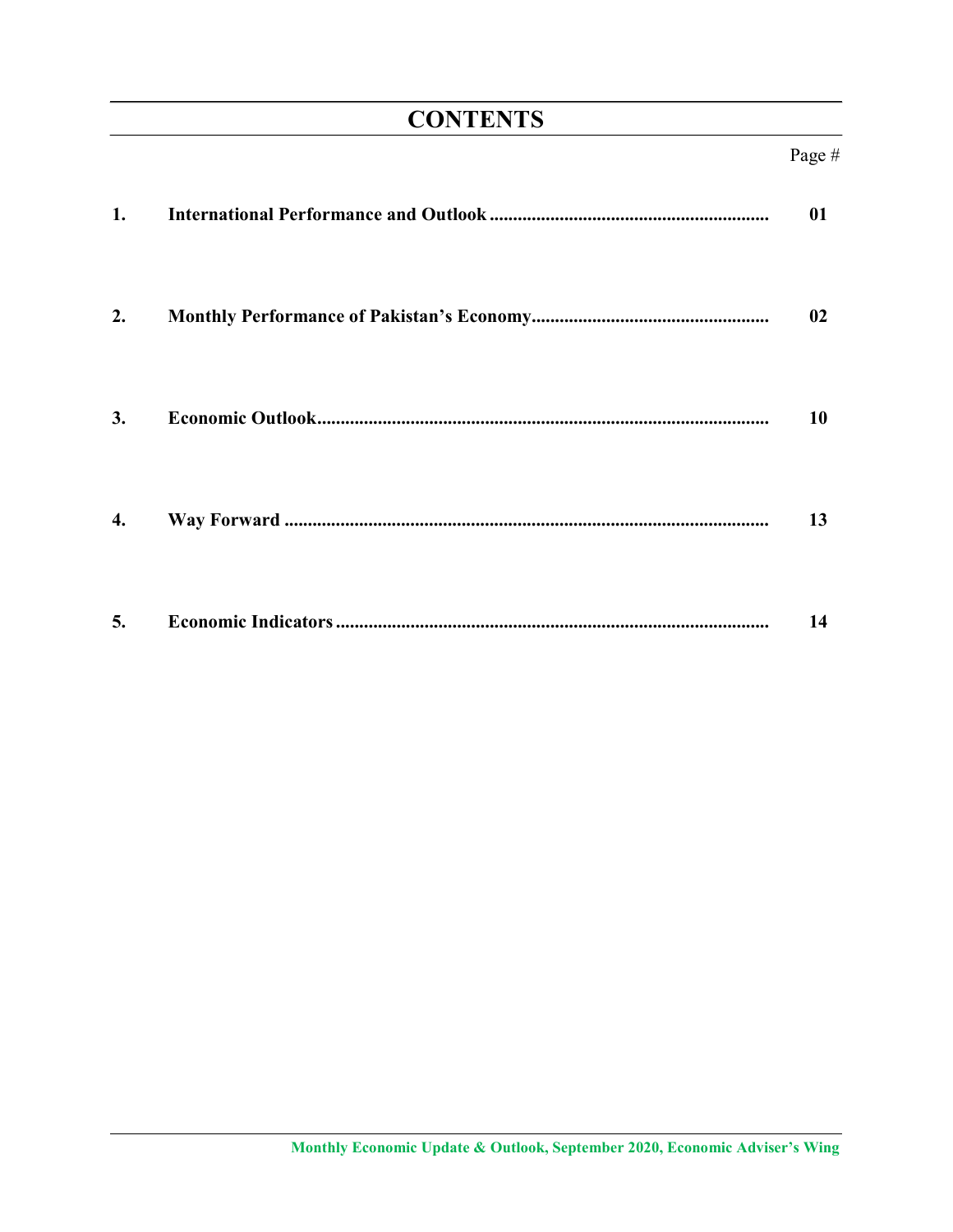#### 1. International Performance and Outlook

The global economy is now looking for paths to recovery from the COVID-19 crisis. During September 2020, the world economy remained on track of economic recovery as seen in past months. More specifically the economic activity in Pakistan's main trading partners continues to recover from the COVID-19 pandemic.

The Weekly Economic Index (WEI) of the Federal Reserve Bank of New York is an index of combination 10 daily and weekly indicators of real economic activity, scaled to align with the four-quarters GDP growth rate in the US; The WEI remains on a further improving trend (Fig-1).

The Composite Leading Indicators (CLI) compiled by the OECD, in UK, US and China continue to improve, whereas these stabilizes in the Euro Area (Fig-2). Recently, in several European countries the number of COVID-19 infections is rising significantly. It may require precautionary measures that may slow down the economic recovery in those countries. Among these most important trading areas of Pakistan, the CLI has fully recovered from the pandemic-led recession in the UK and China. In the US and Euro Area, the CLI is still below pre-pandemic levels. Source: OECD

Also, the Chicago Board Options Exchange (CBOE) Volatility Index, which measures the implicit volatility in option prices and can be considered to be an indicator of investors' uncertainty, increased somewhat and is still well above pre-crises levels (Fig-3). The stock market kept rising in Euro Area in August, but remained stable in September.



Source: Federal Reserve Bank of New York





Source: Yahoo Finance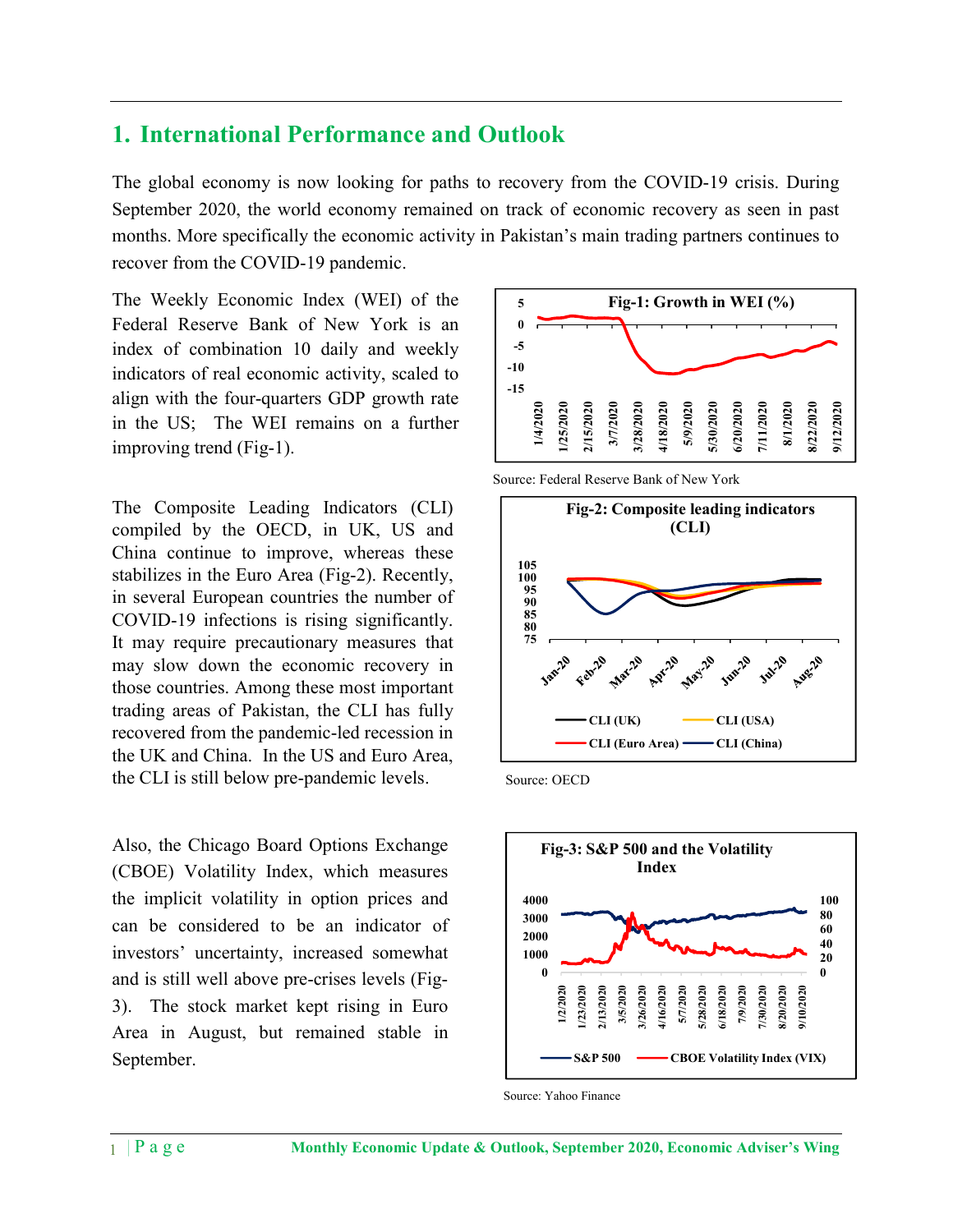Information Handling Services (IHS) Markit, London–based global information provider released its final Purchasing Managers' Indices (PMIs) for services in multiple countries. The August PMI data indicated a further strengthening of the rebound of global business activity from the collapse seen in the second quarter, but many consumer related sectors remained in decline and worries over possible renewed lockdown measures amid fresh waves of infections have hit activity, notably in Europe; while IHS Markit's PMI surveys have signalled a strong US economic rebound in the third quarter.



International prices, both energy and non-energy commodity continued to surge in Aug 2020. Energy commodity prices increased by 5.3% while there was 4.0% increase in non-energy commodity prices. Crude future prices rose until late August when weak financial markets and a growing overhang of unsold barrels triggered a steady fall into September.

#### 2. Monthly Performance of Pakistan's Economy

#### 2.1 Real Sector

#### 2.1-a Agriculture

Federal Committee on Agriculture (FCA) in its  $14<sup>th</sup>$  meeting fixed the Kharif Crops for FY2021 production and cultivation area targets of cotton (10.897 million bales/2310 thousand hectares), rice (7.990 million tonnes/2957 thousand hectares), sugarcane (69.801 million tonnes/1181 thousand hectares) and maize (6.710 million tonnes/1339 thousand hectares).

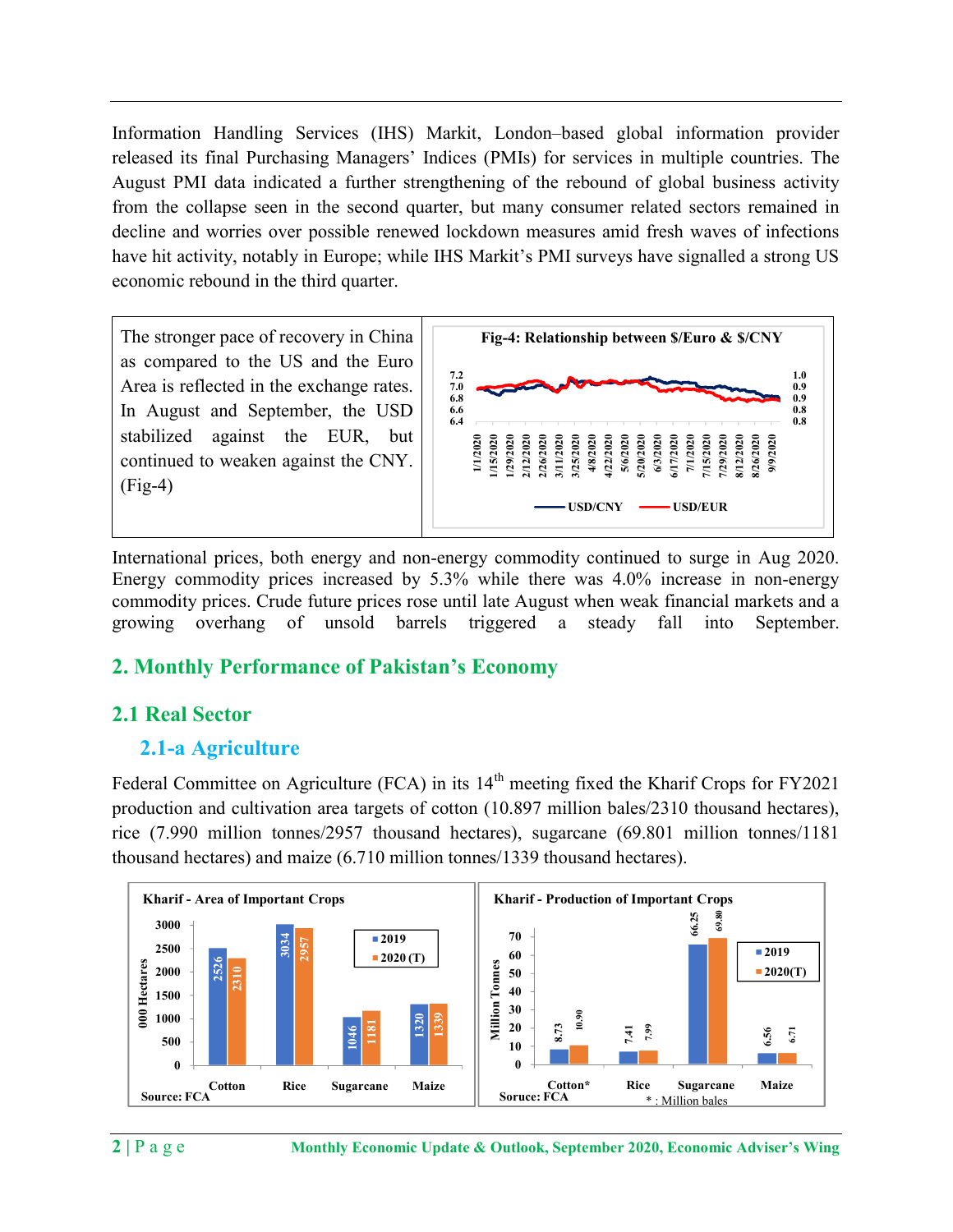The presence of locust is restricted to Tharparkar in Sindh and Lasbela in Balochistan. Extensive survey in Pakistan is no longer required at present as there is no possibility of migration or breeding in any area except the desert regions of Sindh and Punjab. The control measures at affected places are still in operation. Total area surveyed during 2020 was 536,084  $km^2$  and total area controlled was  $11,238$  km<sup>2</sup>.

#### 2.1-b Manufacturing

Monthly snapshot of manufacturing activity indicated 9.5 percent growth in July FY 2021 (20.1percent June FY 2020). YOY LSM increased by 5.02 percent in July FY 2021(-5.73 percent July FY 2020). In July FY 2021 production data of LSM from the Oil Companies Advisory Committee (OCAC) comprising 11 items, Ministry of Industries 36 items and Provincial Bureau of Statistics 65 items, have recorded increase of 1 percent, 2.25 percent and 1.77 percent respectively.



During July-August FY 2021, total cement dispatches in the country edged up by 21.78% to 8.358MT (6.863 MT last year). Domestic dispatches increased by 19.53% to 6.747 MT in July-August FY 2021 (5.644 MT last year). Exports were up 32.2% to 1.611MT (1.218 MT last year).

On MOM basis, 12 out of 15 subsectors of LSM have witnessed positive growth in July FY 2021. Textile, having highest weight in LSM, grew by 9.3% in July FY 2021. On YOY basis, Coke & Petroleum Products has also improved by 18.3% in July FY 2021 after a six-month consecutive decline. Food Beverages & Tobacco, Pharmaceutical, Non-metallic Mineral Products and Paper & Board have also started showing recovery on YOY basis.

Automobile sector has also started to recover as car sale increased by 8.3% in August FY 2021 on YoY basis. In August FY 2021, total trucks and buses' production and sale also increased by 5.0% and 1.1%, respectively on YoY basis.

#### 2.2. Inflation

The headline inflation based on CPI increased by 8.2 percent on YoY basis in August 2020 as compared to an increase of 9.3 percent in the previous month. On MoM basis, it increased by 0.6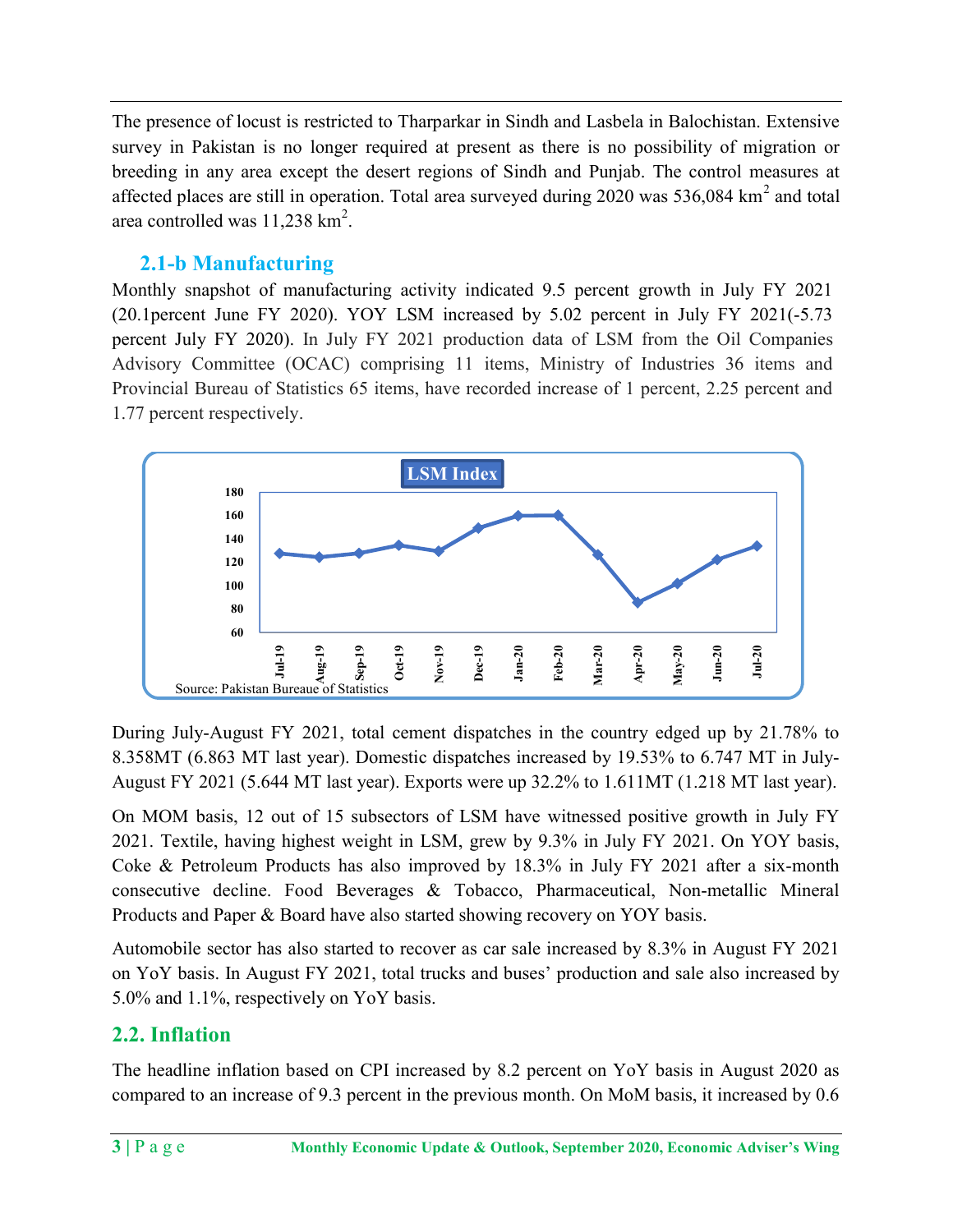percent in August 2020 as compared to an increase of 2.5 percent in the previous month. The two-month average recorded at 8.7 percent as against 9.4 percent during the same period FY 2020.



This reflects that government has made all out efforts to bring down inflation by ensuring smooth supply of commodities, checking profiteering & hoarding and vigilant monitoring of prices both at federal and provincial level.

#### 2.3. Fiscal

At the start of the current fiscal year, all major fiscal indicators have witnessed improvement on account of fiscal consolidation efforts. In July FY2021, fiscal deficit contained at 0.5 percent of GDP (Rs 213 billion) against 0.6 percent of GDP (Rs.272 billion) in the comparable period of FY2020. Similarly, primary balance posted a surplus of Rs.53 billion (0.1% of GDP) during July, FY2021 against the deficit of Rs 41 billion in the comparable period of last year.

#### FBR Tax Collection

During July-August FY2021, FBR tax collection grew by 1.8 percent to Rs 586.6 billion (provisional) against the collection of Rs 576.0 billion in the same period of FY2020. FBR has collected Rs 35.1 billion more than the assigned target of Rs 551.5 billion.

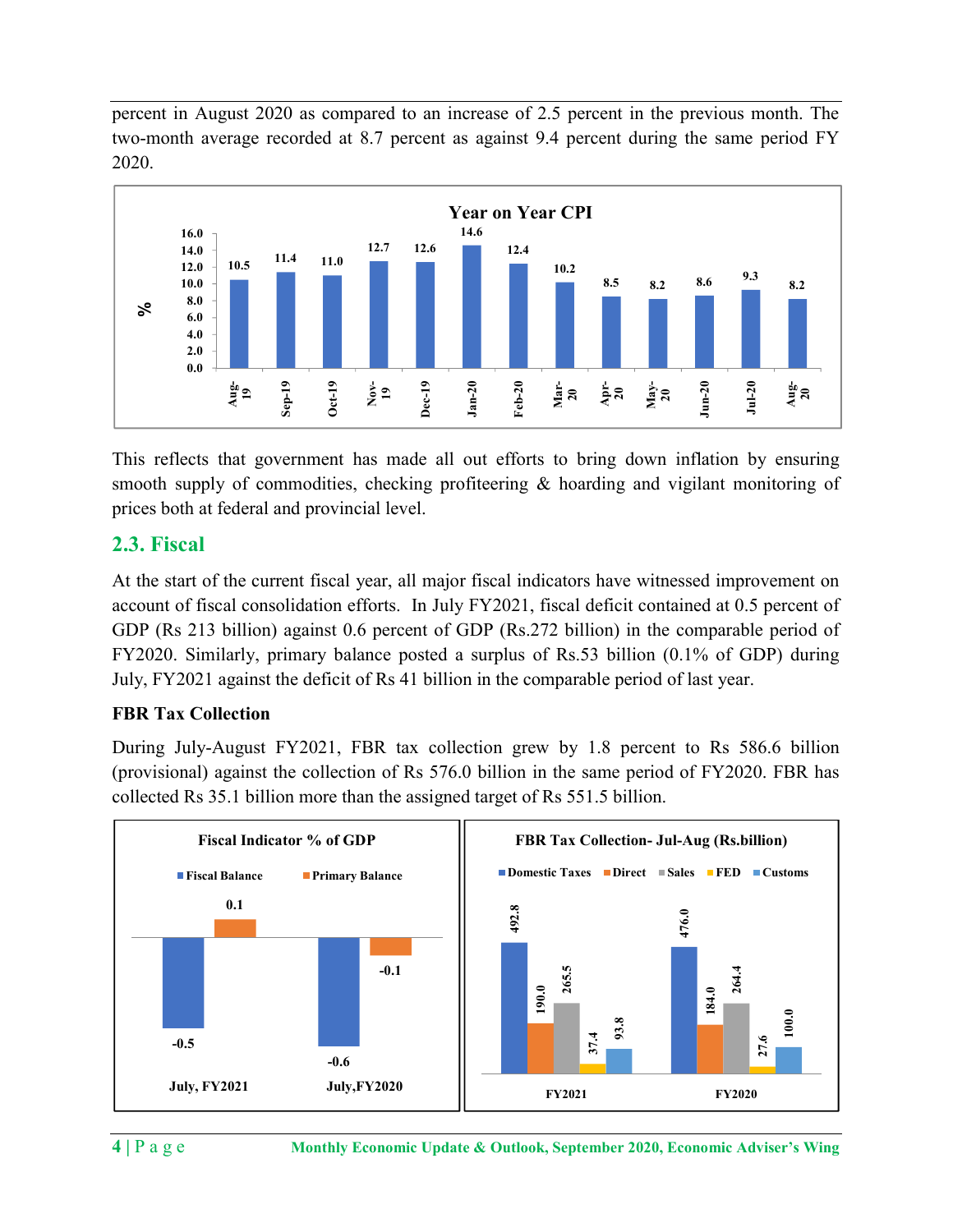Domestic tax collection stood at Rs 492.8 billion during the first two months of the current fiscal year against Rs.476.0 billion in the same period last year, thus posted a growth of 3.5 percent. Within domestic tax collection, direct tax recorded a growth of 3.3 percent to Rs 190.0 billion during July-August, FY2021 against Rs 184.0 billion in the same period last year. Within indirect taxes, sales tax grew by 0.4 percent and FED 35.3 percent, while customs duty reduced by 6.2 percent.

#### 2.4. Monetary

During  $01^{st}$  July-11<sup>th</sup> September FY2021, money supply (M2) observed contraction of Rs 169.3 billion (negative growth of 0.81 percent) against expansion of Rs 28.4 billion (growth of 0.2 percent) last year. Net Foreign Assets (NFA) increased by Rs 344.4 billion compared with Rs 396.3 billion in last year. Net Domestic Assets (NDA) decreased by Rs 513.7 billion against contraction of Rs 367.9 billion last year.

Net government sector retired Rs 126.6 billion against borrowing of Rs 145.1 billion in last year. Government has retired Rs 74.7 billion to banking system under budgetary support as compared to borrowing of Rs 159.2 billion last year. Within budgetary support, government has retired Rs 280.1 billion to SBP as compared with the retirement of Rs 774.2 billion last year. Government has borrowed Rs 205.5 billion from scheduled banks for budgetary support against borrowing of Rs 933.4 billion in last year. In latest monetary policy decision, SBP has kept the policy rate unchanged at 7.0 percent. Net Foreign Asset (NFA) - Cumulative Flows<br>
Net Foreign Asset (NFA) increased by Rs 3444 billion (growth of (nseptive growth of 0.81 percent) against expansion of Rs 28.4 billion (growth of (negative growth of 0.81 percen SEE THE SEE THE SEE THE SEE THE SEE THE SEE THE SEE THE SEE THE SAMPLE THE SAMPLE THE SAMPLE THE SAMPLE THAN AN ON DECREMENT SURFACT SURFACT SURFACT SURFACT SURFACT SURFACT SURFACT SURFACT SURFACT SURFACT SURFACT SURFACT



5 | P a g e Monthly Economic Update & Outlook, September 2020, Economic Adviser's Wing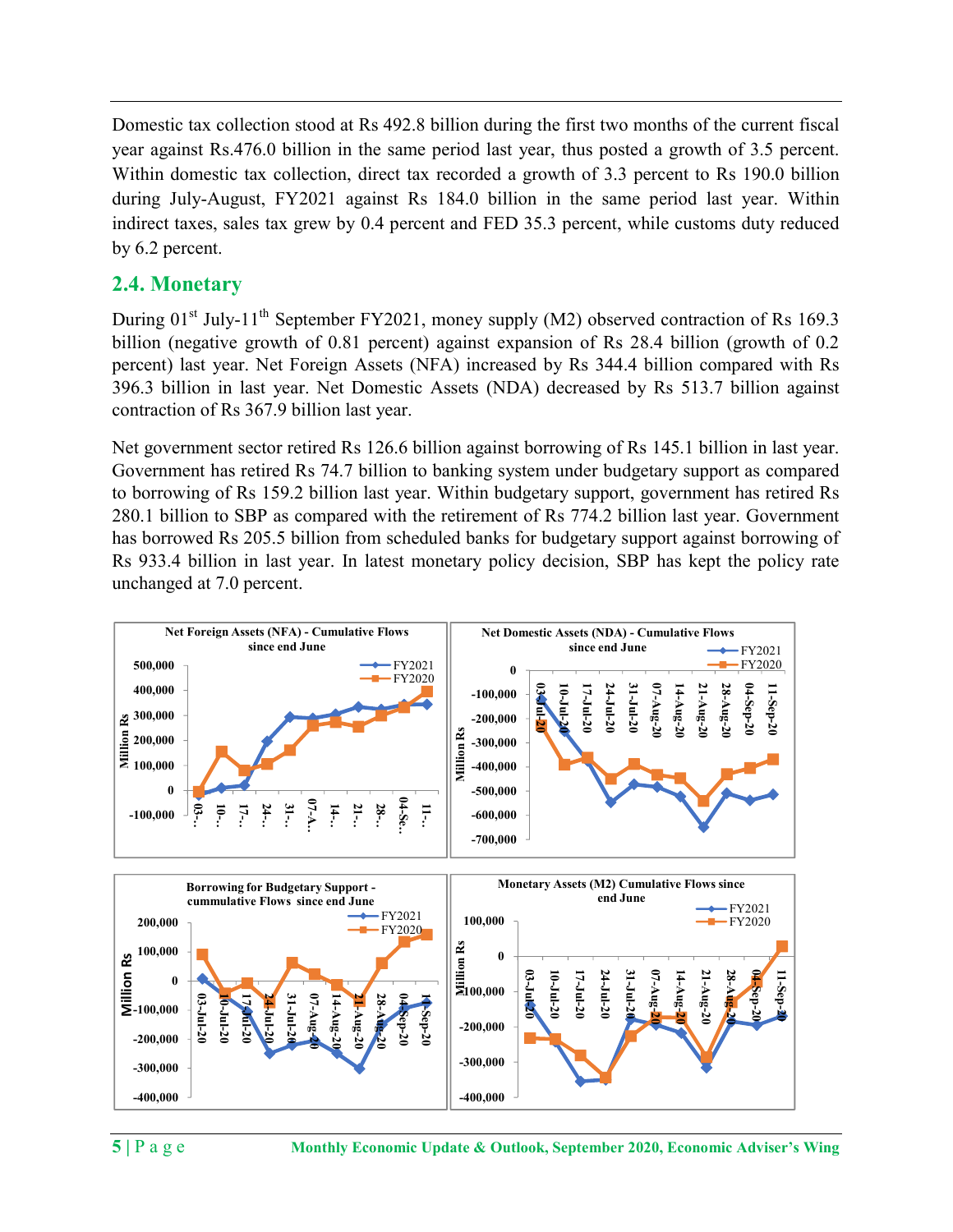#### 2.5. External Sector

During July-August FY2021, current account posted a surplus of \$ 805 million (1.8 percent of GDP) against a deficit of \$ 1214 million last year (-2.8 percent of GDP).

Exports declined by 16.6 percent to \$3.4 billion during July-August, FY2021 against \$4.1 billion last year. On MoM exports decreased by 19.5 percent to \$1.5 billion during August 2020 as compared with \$1.9 billion in July 2020 mainly due to the heavy rains in different parts of the country. The rains and consequential urban flooding, particularly in Karachi, caused significant problems in the existing infrastructure, disrupted the supply chains and affected the exports for the month of August.

However, exports are expected to recover in the coming months owing to resumption of economic activities in the top export destinations for Pakistani goods. Besides, various measures announced by the Government and SBP to safeguard against reduction in export opportunities due to the pandemic would provide further support to the export-oriented sectors. Imports declined by 12.6 percent to \$6.7 billion during July-August FY2021 against \$7.7 billion last year. Consequently, trade deficit reduced by 8.1 percent to \$3.3 billion during July-August FY2021 as compared to \$3.6 billion last year.

The textile sector exports (more than 60 percent in total exports) decreased by 1 percent in value over the last year. Value added exports (41.0 percent share in total exports) decreased by 4.1percent (value). Basmati rice decline by 40.8 percent (quantity) and 36.4 percent (value). Others rice also decreased by 27.2 percent (quantity) and 18.1 percent (value).

The Petroleum group (share of 21.8 percent in total imports) decreased by 24.6 percent (value), of which import of petroleum crude decreased by 7.5 percent (value) and increased by 41.5 percent (quantity).



Source: Pakistan Bureau of Statistics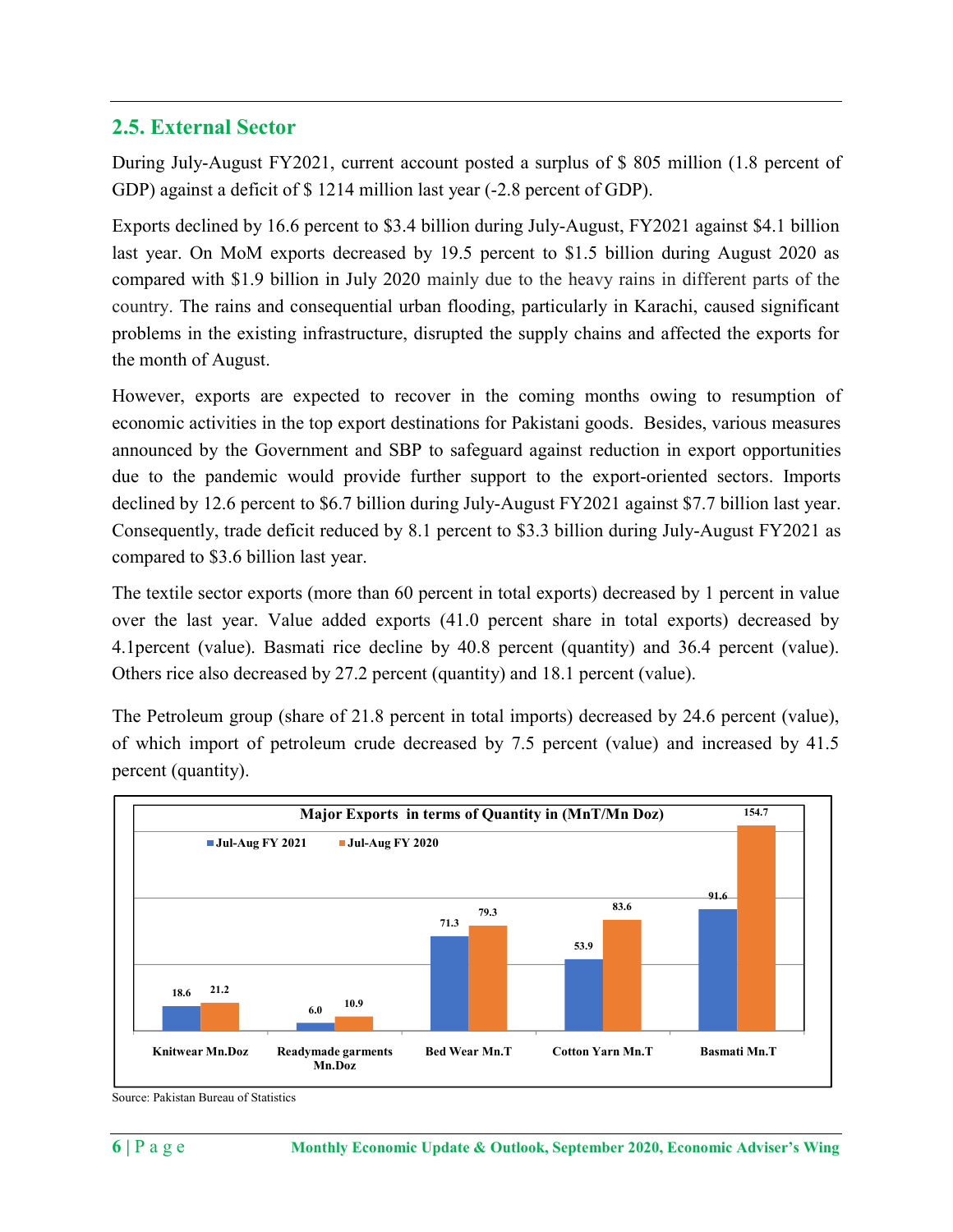

Source: Pakistan Bureau of Statistics

#### 2.5-a Foreign Direct Investment

FDI increased by 39.9 percent and reached to \$ 226.7 million during July-August FY2021 as compared to \$ 162 million last year. YOY FDI increased by 23.5 percent in August 2020 and reached to \$ 112.3 million against \$ 90.9 million in August 2019. MOM FDI declined by 1.7 percent in August 2020 and stood at \$112.3 million against \$ 114.3 million in July 2020. The inflows of FDI reached to \$ 352.1 million during July-August FY2021 compared to \$ 314.5 million last year (growth of 12 percent). The outflows of FDI during July-August FY2021 decreased by 17.7percent and reached \$125.5 million compared to \$152.5 million same period last year.

Recently, BOI unveiled an Investment Promotion Strategy for 2020-23 and the Sixth Ease of Doing Business Reform Action Plan. The investment promotion strategy provides a comprehensive investment cycle consisting of policy advocacy, market research, investment facilitation, promotion, protection and after-care services. However, the reform action plan contains more than 90 reforms action across all 10 business indicators.



Source: State Bank of Pakistan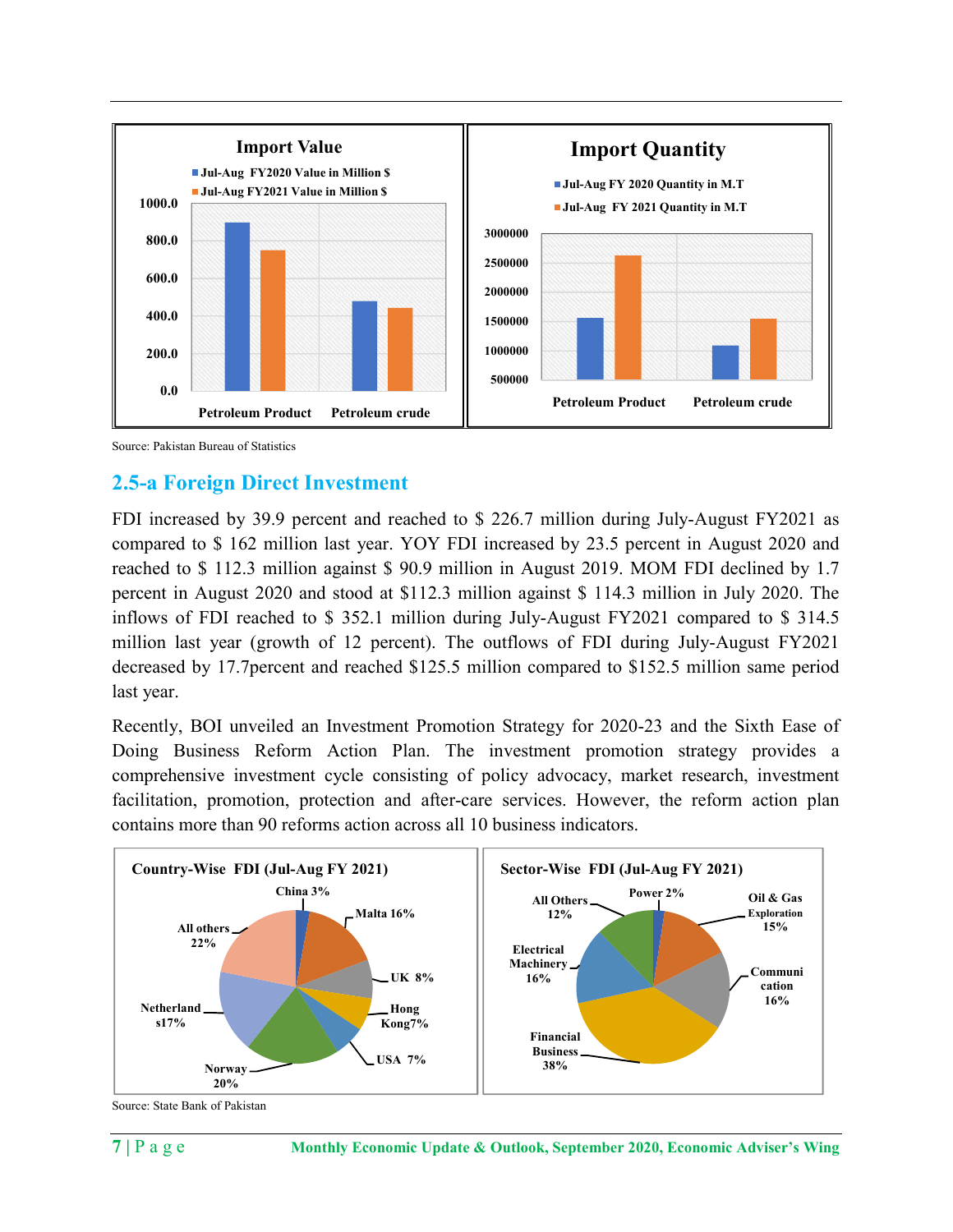#### 2.5-b Foreign Portfolio Investment

Foreign Private Portfolio Investment has registered a net outflow of \$ 76.3 million during July-August FY2021; Countries with major inflows are UAE (\$37.7 million) and Singapore (\$4.4 million). While outflows destinations were US (\$53.4 million), UK (\$51.4 million) and Ireland (\$9.7 million). Foreign Public Portfolio Investment recorded a net inflow of \$59.8 million. The total foreign portfolio investment recorded an outflow of \$16.5 million during July-August FY2021 as against inflow of \$107.3 million last year.

#### 2.5-c Worker's Remittances

 $\blacksquare$ 

During July-August FY2021, remittances rose to \$ 4.9 billion against \$ 3.7 billion last year, with a growth of 31.0 percent. On YoY basis, remittances increased by 24.4 percent to \$2.1 billion in August 2020 against \$ 1.7 billion in August 2019. On MoM basis, remittances decreased by 24.3 percent in August 2020, recorded \$2.1 billion as compared with \$ 2.8 billion in July 2020, mainly reflecting the usual seasonal decline in the post Eid-ul Adha period. Share of remittances from Saudi Arabia 29.0 percent (\$ 1414.6 million), U.A.E 19.4percent (\$ 947.8 million), USA 9.3 percent (\$ 452.2 million), U.K 14.3 percent (\$ 696.2 million), other GCC countries 10.7 percent (\$ 523.0 million), Malaysia 0.8 percent (\$ 39.4 million), EU 8.1 percent (\$ 394.1 million) and other countries 8.4 percent.

#### 2.5-d Foreign Exchange Reserves

Pakistan's total liquid foreign exchange reserves increased to \$19.9 billion by the end of August 2020, up by \$4.4 billion over end-August 2019. The breakup of reserves accumulation in August 2020 shows that the SBP's reserves stood at \$12.7 billion (\$8.3 billion last year) and \$7.2 billion (\$7.4 billion last year) in commercial bank's reserves. The reserves provide the import cover of around 3 and half months.

#### 2.6 Performance of KSE Index

KSE-100 index surged by 1,239 points to cross the 41,000 psychological level and settled at 41,110 points on  $31<sup>st</sup>$ August 2020. Market capitalization rose to Rs. 7,650 billion by gaining Rs. 356 billion in August 2020. Pakistan Stock exchange successfully powered through COVID-19 economic downturn, and that resilience made it earn the title of being the 'best Asian stock market and fourth best-performing market across the world in FY2020 (marketcurrentswealthnet.com). Trend comparison of major world indices is shown below:



Source: Pakistan Stock Exchange & Investing.com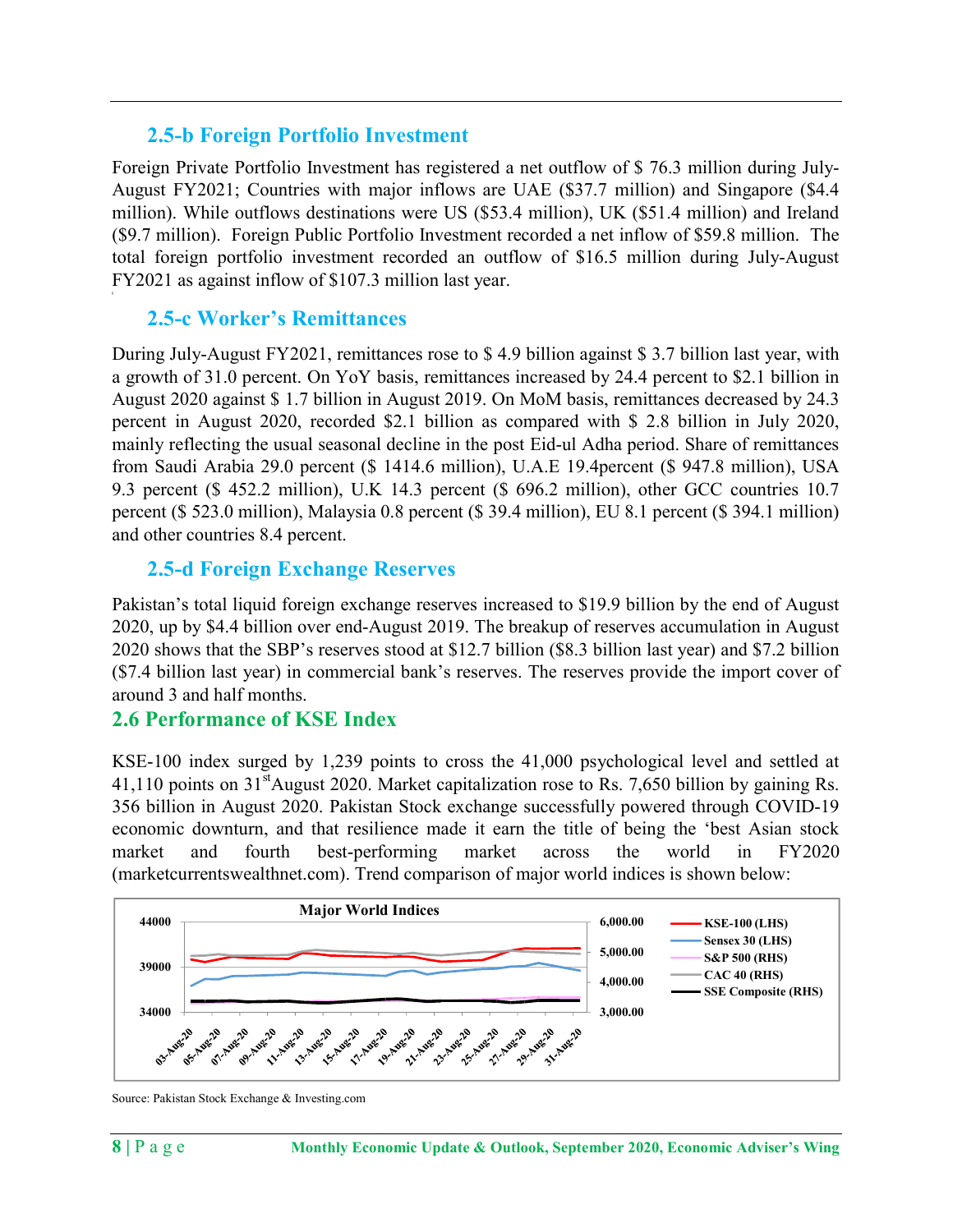#### 2.7 Social Sector

- Till 22-09-2020, Rs 178.93 billion has been disbursed to 14.80 million beneficiaries under Ehsaas Emergency Cash programme while new target is 16.9 million beneficiaries (for FY 2021, allocation for Ehsaas program has been increased from Rs 187 billion to Rs 208 billion).
- The government is planning to launch the second phase of Ehsaas Emergency cash program to provide additional cash relief to those who need it most urgently.
- The Ehsaas undergraduate Scholarship portal has been reopened till  $30<sup>th</sup>$  October, 2020 to receive fresh application for FY2021. The government will provide scholarships to 50,000 deserving students this year in any of the 119 public sector universities recognized by HEC.
- The government has launched 'Ehsaas Nash-o-Numa' conditional cash transfer programme to the poorest pregnant and lactating women and those with children under 2 years of age, totaling Rs 1500 for each boy and Rs 2000 for each girl.
- 35 Nash-o-Numa Centres are being set up in the nine less developed districts across the country and is being executed in collaboration with the World Food Program.
- Overseas Employment Corporation has developed and lunched "Online Job portal" which is integrated with "Bureau of Emigration &Overseas Employment-Management Information System" for the sharing of registered foreign jobs.

#### National Poverty Graduation Programme

- It aims to assist the ultra-poor including women by transferring livelihood assets and providing trainings to 176,877 households in 23 districts of 4 provinces of Pakistan.
- $\bullet$  Since inception till 31<sup>st</sup> August 2020, 29,962 livelihood productive assets have been transferred to the ultra-poor while during the month of August 3,087 livelihood assets were distributed, out of which over 90 percent assets were transferred to the woman.
- PPAF through its 24 Partner Organizations has disbursed 49,240 interest free loans amounting to Rs 1,644 million during the month of August 2020.

#### PPAF COVID-19 Economic Revival Programme

- Under this programme, PPAF has partnered with 19 organizations and covers 109 Union Councils in the 19 poorest districts across Khyber Pakhtunkhwa, Balochistan and Sindh.
- Till  $31<sup>st</sup>$  August, 2020, a total of 56,235 households have received economic revival assistance in the form of livestock fodder, food packages, agricultural inputs, emergency interest free loans, small enterprise and kitchen gardening.

#### Health Services

 Rs 3.3 billion out of allocation Rs 14.5 billion has been authorized for the execution of 52 development projects in FY 2021 to Ministry of National Health Services, Regulations & Coordination.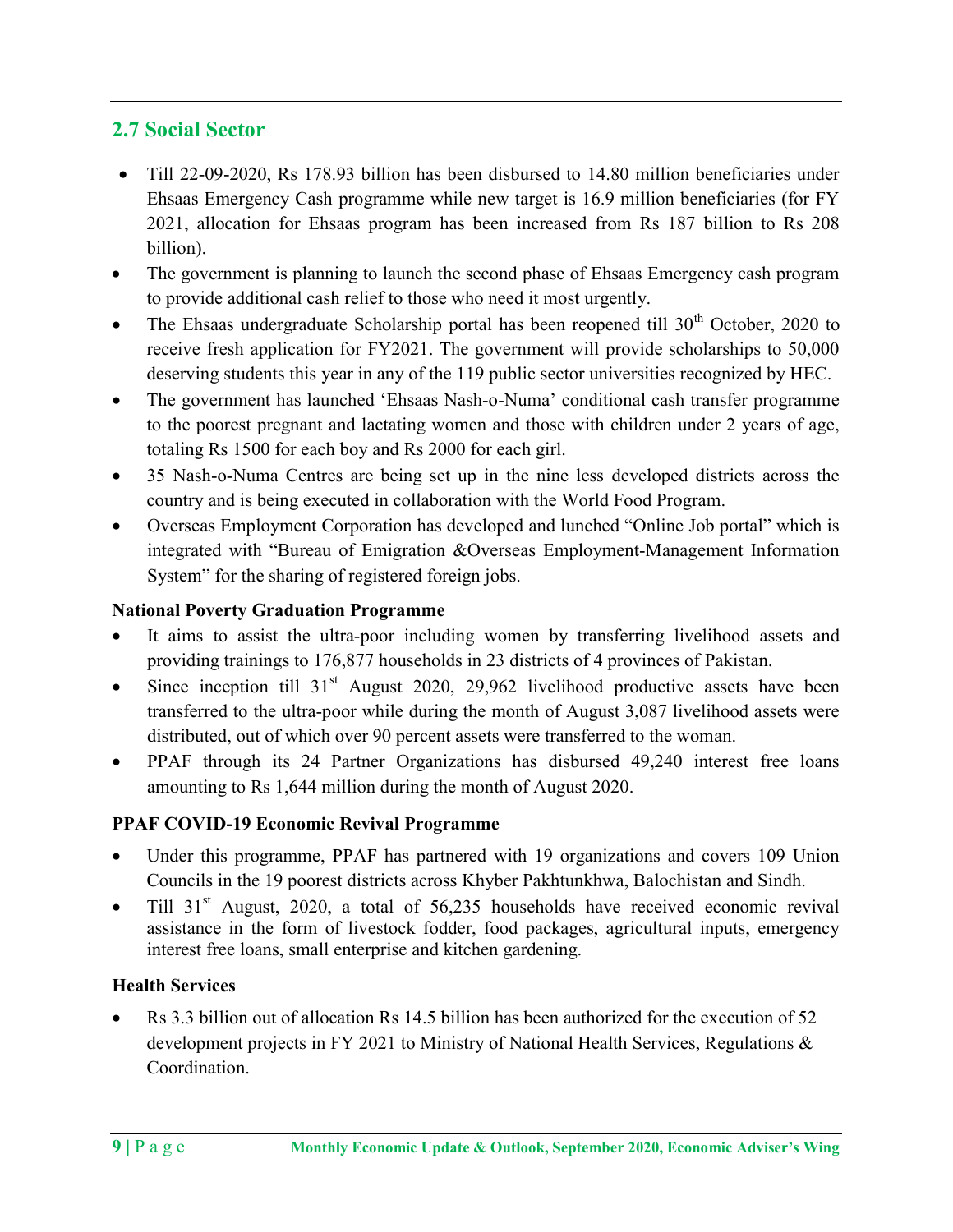An umbrella PC-I titled "COVID-19 Responsive and other Natural Calamities Control Programme" has been developed amounting to Rs 32.4 billion for COVID-19 response to address and prepare for any other such situation for whole country with support of world bank.

#### Education

- A grant of US\$ 20 million regarding Global Partnership for Education (GPE) program has been approved. The PC-1 is under review and will be processed soon to launch the program.
- National Curriculum Council is actively working on the improvement of (draft) Single National Curriculum 2020, which is to be implemented nation-wide from April 2021.
- Rs 29.5 billion for 113 on-going and 31 new development projects of HEC has been allocated and Rs 5.6 billion has been authorized to HEC till  $18<sup>th</sup>$  September, 2020.

#### Rains/Flood Losses

• Heavy monsoon rains triggered floods during the month of August that destroyed 78,735 houses completely and 139,113 houses are partially damaged, while 400 people died in rainrelated incidents and 392 people were injured across the country till 20-09-20

#### 3. Economic Outlook

Economic recovery has been observed from the start of the current fiscal year, the recovery was seen in both July and August FY 2021. It is expected that this trend will continue, putting the economy on a long-term sustainable growth path.

#### 3.1. Inflation

The main drivers of the inflation in Pakistan are international and domestic commodity prices, especially for food and oil products and the value of the USD/PKR exchange rate. International food prices, the international price of oil and the USD/PKR exchange rate are all relatively stable in recent weeks (Fig-5). There is no change in Indirect taxes and also no change in the policy interest rate. Source World Bank, SBP



CPI is expected to be slightly higher because of positive growth in first two week of SPI. On the basis of this information, headline inflation is expected to remain within a range of 7.8 to 9.0% in September 2020, where the higher and lower bounds of this range reflect probability intervals in model-based forecasts. Thus, inflation for Q1 of FY 2021 is expected to be around  $8.4 - 9.0\%$ , compared to 10.1% in the corresponding period last year. However, growth in core inflation which excludes the volatile food and energy items and therefore better reflects the impact on aggregate demand and Inflation.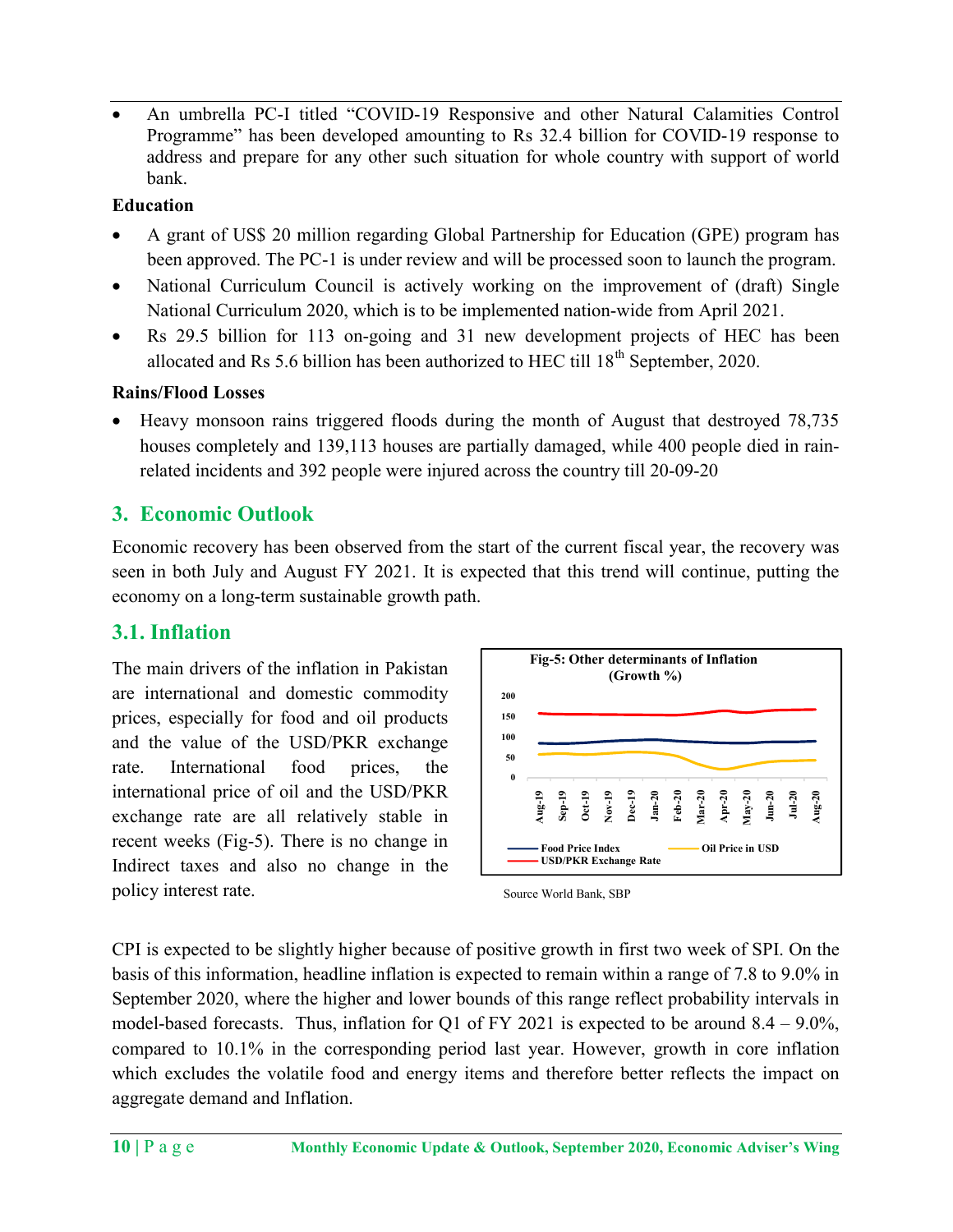#### 3.2. Agriculture

In Agriculture torrential rains during last two months have damaged few crops in South Punjab and Sindh and this has increased the cost of production for the farmers. However, it has improved long term water availability as well. Area under Cotton has been decreased by 12.2 % as compared with last year, which is a downside risk for overall crops growth. Sugarcane and Rice are water intensive crops and better water availability will improve yield of these crops. Therefore, so far prospects for crop sector growth are mixed but livestock will benefit from green pastures and is expected to post healthy growth.

#### 3.3. Industrial activity

Industrial activity, measured by the LSM index is the sector which is most exposed to external conditions.

Its exposure to developments in international markets, is illustrated in (Fig-6), which compares the year-on-year growth rate of LSM with the weighted average Composite Leading Indicators (CLI) in Pakistan's main export markets. LSM index is published with a time lag of around two months, whereas CLI is published with a one-month lag. In July 2020, the LSM index increased by 9.5% as compared to 20.1% in June 2020. The LSM index in July 2020 exceeded the level reached in July 2019 by 5%, indicating that industrial activity is again on a positive growth path. The CLI in August indicates continued economic expansion in the main trading partners. In Pakistan, manufacturing is expected to continue to grow, unless excessive rains and floods in August had a disrupting effect on trade and production.  $\frac{1}{\text{Source: OECD, PBS}}$ 



#### 3.4. Overall Economic Activity

Obtaining a useful indicator of ongoing overall economic activity is extremely important for policy purposes. The Monthly Economic Indicator (MEI) is based on combining monthly data of indicators that are proven to be correlated with GDP at constant prices. The MEI is scaled to align with annual GDP growth. It is a so-called global method, implying that changing any point or adding points to the series will affect all points in the indicator (the same is the case with other international indicators such as the CLI calculated and published by the OECD). MEI on monthly basis since January, 2019 is represented in Fig-7. The MEI shows strong growth in the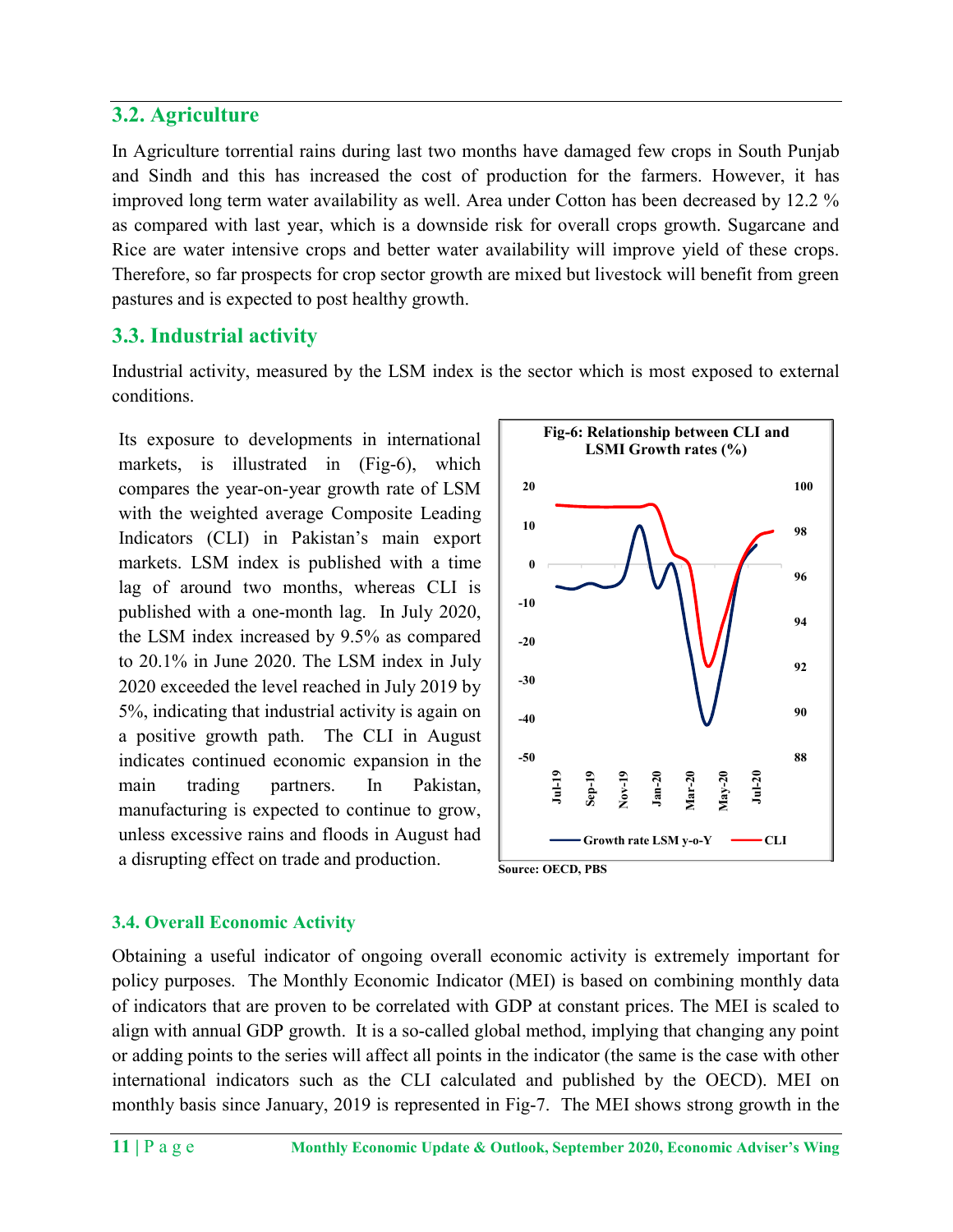first two months of FY2020-21, but the estimate for August may be revised later once the effects of the excessive rains on trade and manufacturing will become apparent in the official August LSM data. However, it is expected that MEI performance in Q1 FY 2021 will improve further.



Source: EAW calculations

#### 3.5. External

**Exports of goods:** In August 2020, exports remained \$1.5 billion which were negatively impacted by heavy rains in Karachi. It is expected that exports in September 2020 will recover. Hence, for Q1 FY 2021; exports are expected to remain around \$5.2 - \$5.8 billion, as compared to the level of Q1 FY 2020 (\$6.0 billion)

Imports of goods: Imports in August 2020 remained \$3.2 billion compare to \$3.5 billion in August last year. Imports are expected to be around \$10.0 - \$11.1 billion for Q1 FY 2021 compared to \$11.0 billion in Q1 last year.

Remittances: The government is making efforts to address issues related to Pakistani workers working abroad. In August 2020, workers' remittances remained \$2.1 billion compared to \$1.7 billion in August last year. It is expected that for Q1 FY 2021, workers' remittances will remain \$ 6.2-6.5 billion, compared to \$5.4 billion in Q1 last year.

These remittances inflows are financing the trade deficit, it is expected that Q1 will show a surplus or at least end up around balance in current account of the balance of payment. An improvement is also expected in Foreign Direct Investment and other financial inflows. These developments are contributing to a stable exchange rate, which remained stable in Q1, and are also beneficial for the level of Official Reserves.

#### 3.6. Fiscal

Fiscal deficit is expected to remain as targeted for Q1 FY 2021. However, the risk of high public spending due to COVID-19 may build pressure on expenditure side. Regarding, revenue collection it remained low in August mainly because of Muharram and heavy rain in Karachi. It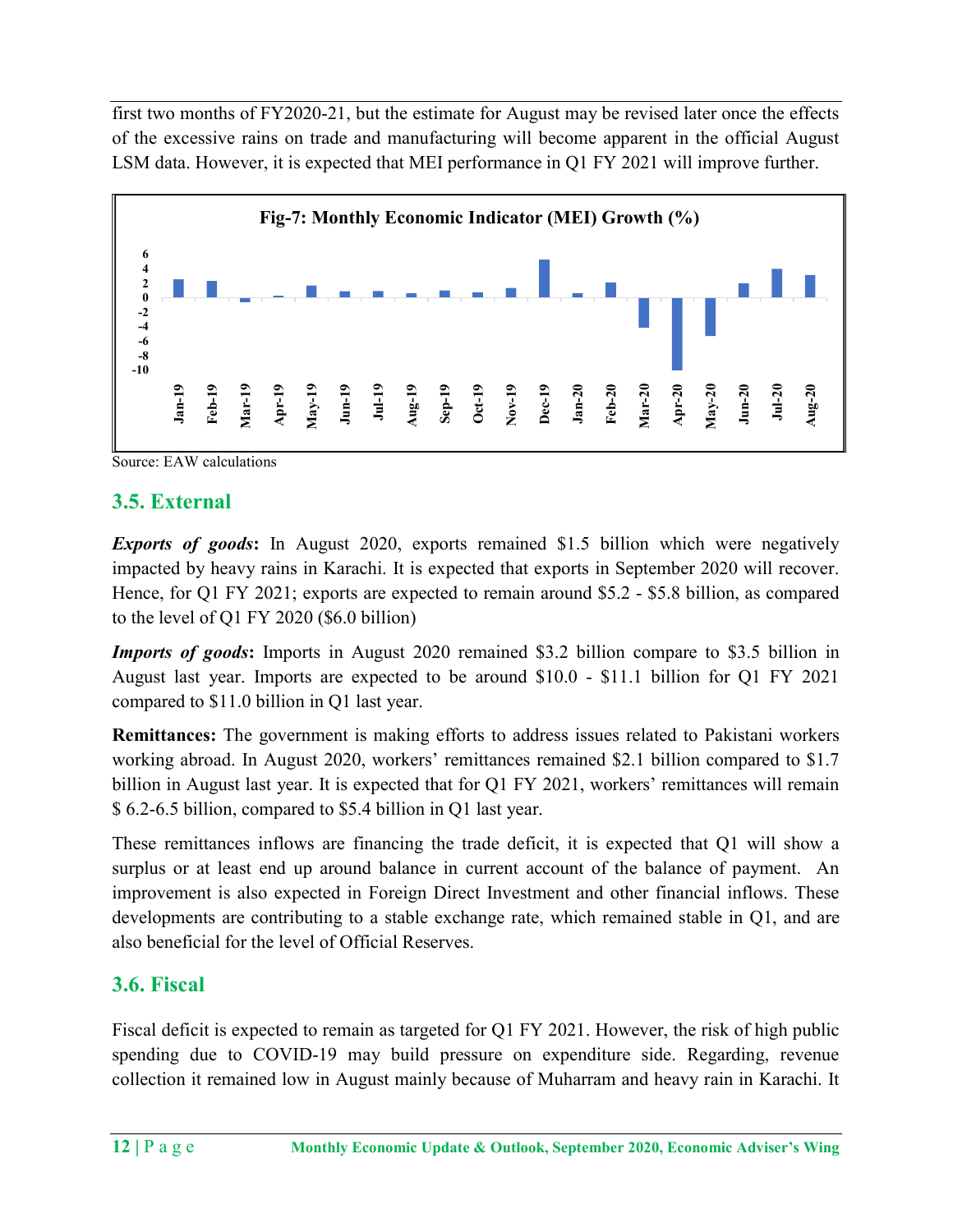is expected that it will improve in coming months. There is also expectation of higher non-tax revenues. Thus, primary balance is expected to remain in surplus in Q1 FY 2021.

#### 4. Way Forward

Looking forward, based on current economic, fiscal, monetary and exchange rate policies and on prospects for the international environment, economic activity is expected to rebound in the first quarter of FY21 compared to the last quarter of previous FY. This rebound may be hampered by the climatological events like in August 2020, but in that case, it is expected that any shortfall in economic activity will be recovered in coming months.

Based on current information and in absence of unexpected shocks YoY inflation rate in the Q1 FY 2021 will be substantially lower than the one observed in the Q1 FY 2020.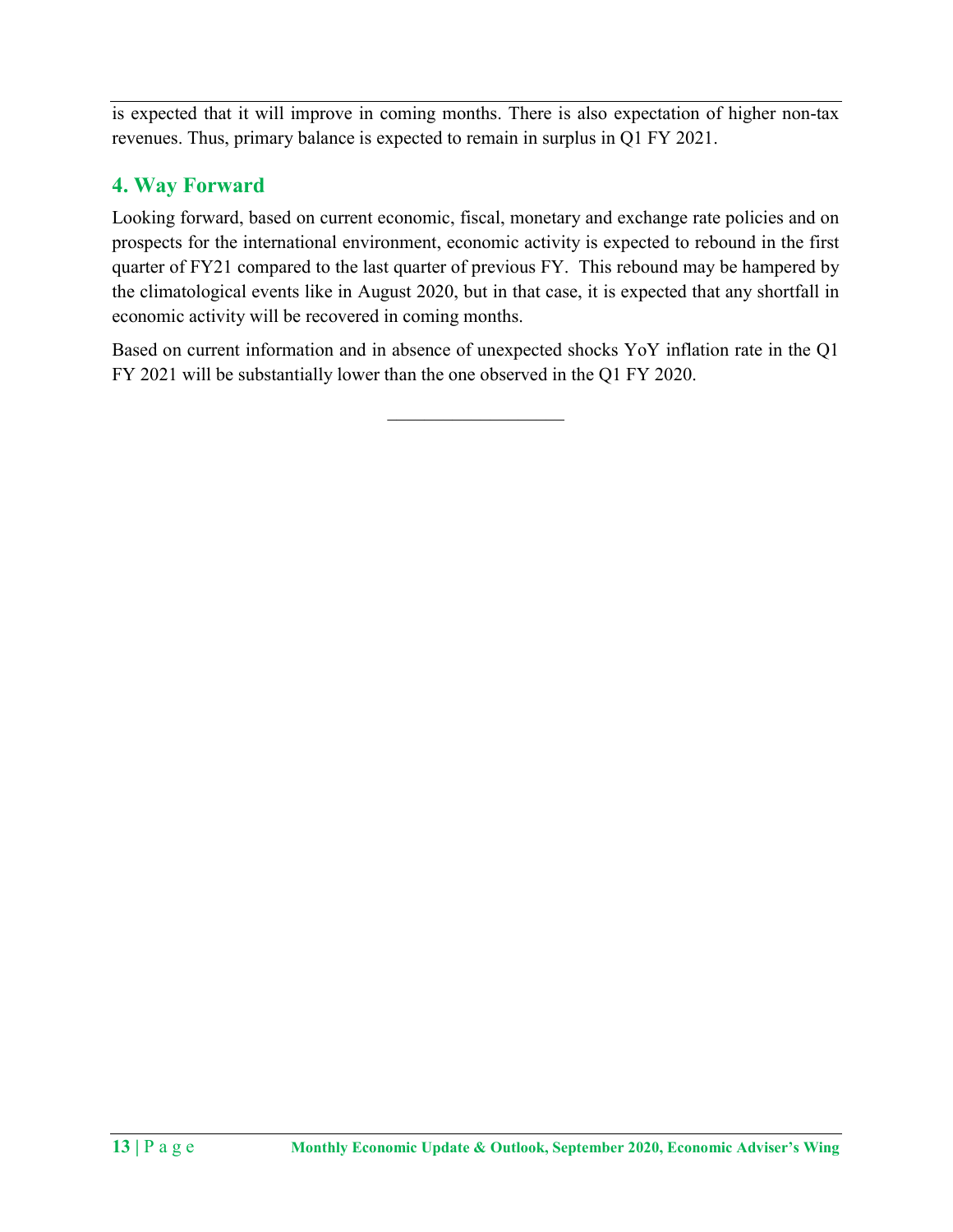|                                                                                                 | 2019-20                        | 2020-21                        | $\frac{0}{0}$     |
|-------------------------------------------------------------------------------------------------|--------------------------------|--------------------------------|-------------------|
|                                                                                                 | (July-August)                  | (July-August)                  | Change            |
| <b>External Sector</b>                                                                          |                                |                                |                   |
| <b>Remittances</b> (\$ bn)                                                                      | 3.7                            | 4.9                            | $\uparrow$ 31.0   |
| <b>Exports</b> (\$ bn)                                                                          | 4.1                            | 3.4                            | $\downarrow$ 16.6 |
| <b>Imports</b> $(\$ bn)$                                                                        | 7.7                            | 6.7                            | $\downarrow$ 12.6 |
| Trade Deficit (\$ bn)                                                                           | 3.6                            | 3.3                            | $\perp$ 8.1       |
| <b>Current Account Balance</b> (\$ bn)                                                          | $-1.2$                         | 0.8                            |                   |
| <b>Current Account Balance</b><br>$(% \mathcal{O}(\mathcal{O}_{0})\rightarrow \mathcal{O}_{0})$ | $-2.8$                         | 1.8                            | $\uparrow$        |
| $FDI$ (\$ mn)                                                                                   | 71.1                           | 114.3                          | $\uparrow$ 60.8   |
|                                                                                                 | $(\mathrm{July})$              | $(\mathrm{July})$              |                   |
|                                                                                                 | 90.9                           | 112.3                          | $\uparrow$ 23.5   |
|                                                                                                 | (August)                       | (August)                       |                   |
|                                                                                                 | 162.0                          | 226.7                          | 39.9              |
| <b>Portfolio Investment-Private (\$ mn)</b>                                                     | 33.9                           | $-73.2$                        | ↓                 |
|                                                                                                 | (July)                         | $(\text{July})$                |                   |
|                                                                                                 | 2.4                            | $-3.1$                         | ↓                 |
|                                                                                                 | (August)                       | (August)                       |                   |
|                                                                                                 | 36.3                           | $-76.3$                        | ↓                 |
| Portfolio Investment-Public(\$ mn)                                                              | 71.0                           | 59.8                           | $\downarrow$ 15.8 |
| <b>Total Foreign Investment (\$ mn)</b>                                                         | 269.3                          | 210.2                          | $\perp$ 21.9      |
| (FDI & Portfolio Investment)                                                                    |                                |                                |                   |
| Forex Reserves (\$ bn)                                                                          | 15.181                         | 19.570                         |                   |
|                                                                                                 | (SBP: 8.824)                   | (SBP: 12.391)                  |                   |
|                                                                                                 | <i>(Banks: 7.357)</i>          | <i>(Banks: 7.179)</i>          |                   |
|                                                                                                 | $(On 25th$ Sep 2019)           | $(On 25th$ Sep 2020)           |                   |
| <b>Exchange rate (PKR/US\$)</b>                                                                 | 156.16<br>$(On 25th$ Sep 2019) | 165.97<br>$(On 25th$ Sep 2020) |                   |
| <b>Source: SBP</b>                                                                              |                                |                                |                   |

### Economic Indicators (28-09-2020)